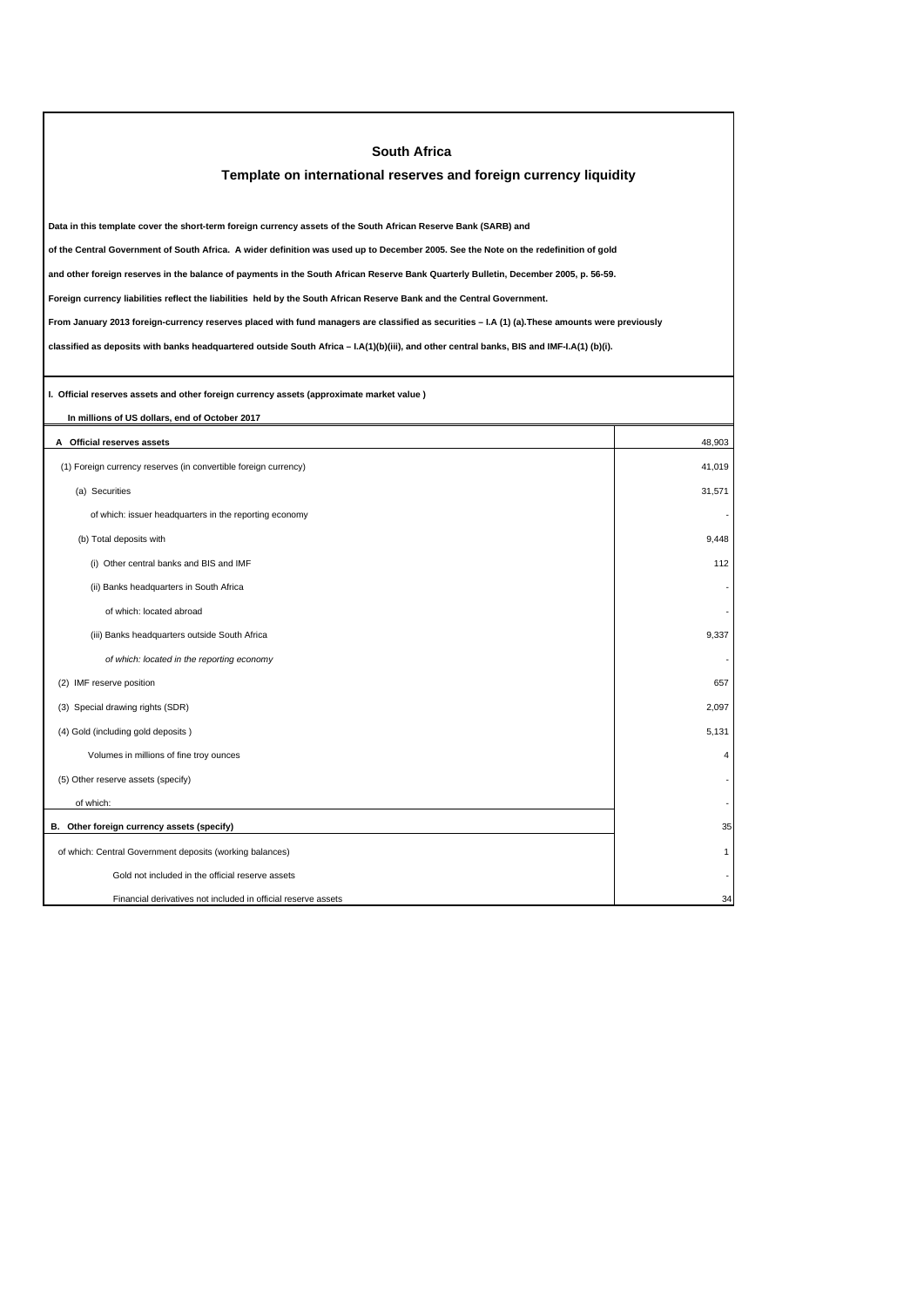| II. Predetermined short term net drains on foreign currency assets (nominal value)<br>p.2                                                                            |                                                |               |                                            |                                        |  |
|----------------------------------------------------------------------------------------------------------------------------------------------------------------------|------------------------------------------------|---------------|--------------------------------------------|----------------------------------------|--|
| In millions of US dollars, end of October 2017                                                                                                                       |                                                |               |                                            |                                        |  |
|                                                                                                                                                                      | Maturity Breakdown(residual maturity)<br>Total |               |                                            |                                        |  |
|                                                                                                                                                                      | Up to one<br>year                              | Up to 1 month | More than 1<br>month and up to<br>3 months | More than 3 months and up<br>to 1 year |  |
| 1. Foreign currency loans, securities and deposits                                                                                                                   |                                                |               |                                            |                                        |  |
| of which: SARB                                                                                                                                                       |                                                |               |                                            |                                        |  |
| Outflows (-)<br>Principal                                                                                                                                            |                                                |               |                                            |                                        |  |
| $(\cdot)$<br>Interest                                                                                                                                                |                                                |               |                                            |                                        |  |
| Inflows $(+)$<br>Principal                                                                                                                                           |                                                |               |                                            |                                        |  |
| Interest<br>$(+)$                                                                                                                                                    |                                                |               |                                            |                                        |  |
| <b>Central Government</b>                                                                                                                                            |                                                |               |                                            |                                        |  |
| Outflows (-)<br>Principal                                                                                                                                            | $-156$                                         |               |                                            | $-156$                                 |  |
| $(-)$<br>Interest                                                                                                                                                    | $-830$                                         | $-90$         | $-77$                                      | $-663$                                 |  |
| Inflows $(+)$<br>Principal                                                                                                                                           |                                                |               |                                            |                                        |  |
| $(+)$<br>Interest                                                                                                                                                    |                                                |               |                                            |                                        |  |
|                                                                                                                                                                      |                                                |               |                                            |                                        |  |
| 2. Aggregate short and long positions in forwards and futures in foreign currencies vis-à-vis<br>the domestic currency (including the forward leg of currency swaps) |                                                |               |                                            |                                        |  |
| (a) Short positions (-) (Net per period)                                                                                                                             | $-1$                                           | $-1$          |                                            |                                        |  |
| (b) Long positions (+) (Net per period)                                                                                                                              | 2,991                                          | 1,547         | 823                                        | 621                                    |  |
|                                                                                                                                                                      |                                                |               |                                            |                                        |  |
| 3 Other (specify)                                                                                                                                                    | $\mathbf{1}$                                   | 1             |                                            |                                        |  |
| (a) Other accounts payable (-) (Net per period)                                                                                                                      |                                                |               |                                            |                                        |  |
| Other accounts receivable (+) (Net per period)                                                                                                                       | $\overline{1}$                                 | $\mathbf{1}$  |                                            |                                        |  |
|                                                                                                                                                                      |                                                |               |                                            |                                        |  |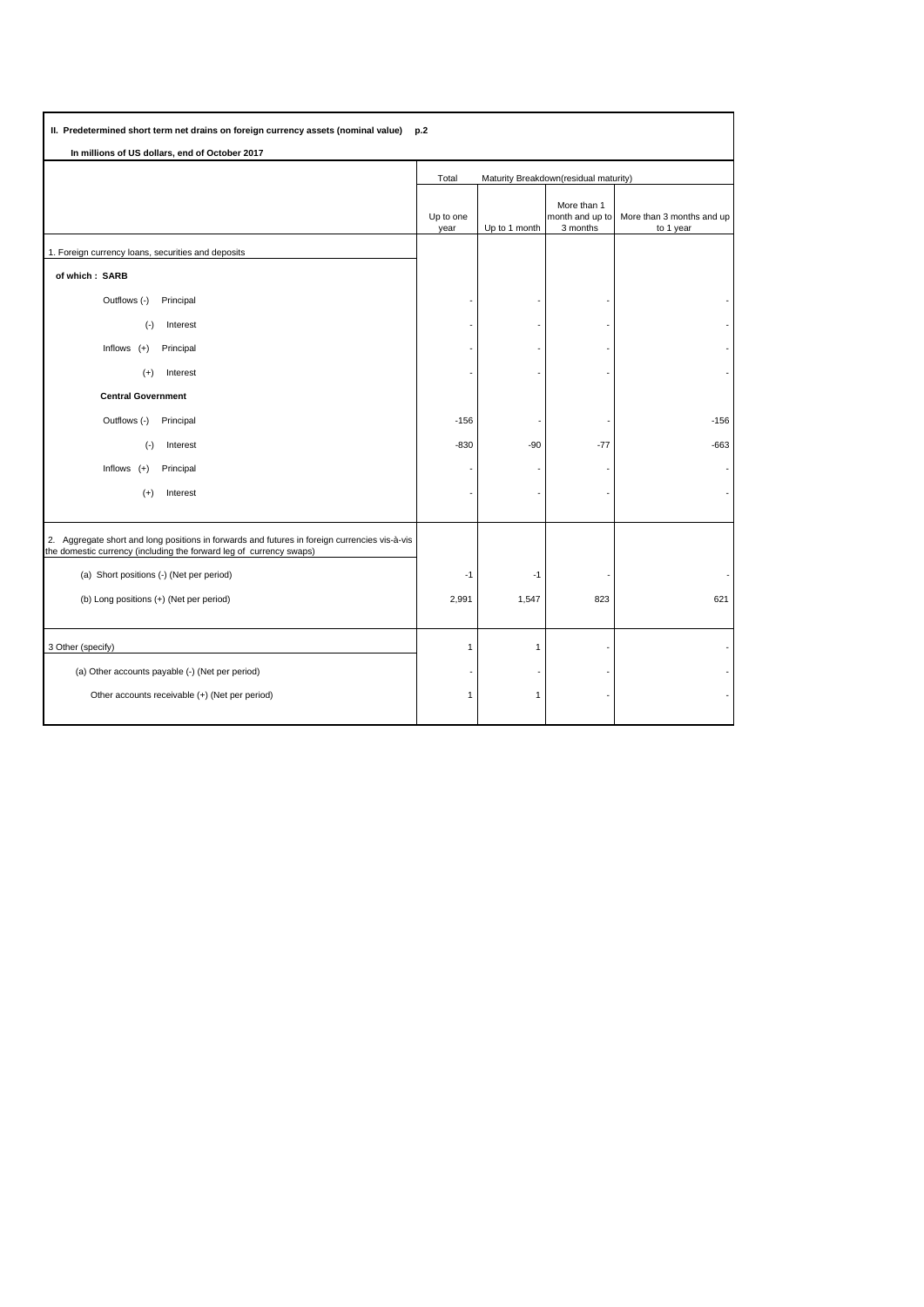| III. Contingent short-term net drains on foreign currency assets (nominal value)            |              |               |                                            |                                        |
|---------------------------------------------------------------------------------------------|--------------|---------------|--------------------------------------------|----------------------------------------|
| In millions of US dollars, end of October 2017                                              |              |               |                                            |                                        |
|                                                                                             | Total        |               | Maturity breakdown (residual maturity)     |                                        |
|                                                                                             | Up to 1 year | Up to 1 month | More than 1<br>month and up to<br>3 months | More than 3 months and up<br>to 1 year |
| 1. Contingent liabilities in foreign currency                                               |              |               |                                            |                                        |
| (a) Collateral guarantees on debt falling due within 1 year                                 |              |               |                                            |                                        |
| (b) Other contingent liabilities                                                            | $-185$       | $-2$          | -8                                         | $-175$                                 |
| of which: Central Government                                                                |              |               |                                            |                                        |
| Principal                                                                                   | $-97$        |               | -3                                         | $-94$                                  |
| Interest                                                                                    | $-88$        | $-2$          | $-5$                                       | $-81$                                  |
|                                                                                             |              |               |                                            |                                        |
| 2. Foreign currency securities issued with embedded options (puttable bonds)                |              |               |                                            |                                        |
| 3. Undrawn, unconditional credit lines provided by                                          |              |               |                                            |                                        |
| (a) other central banks and international organisations                                     |              |               |                                            |                                        |
| $BIS (+)$                                                                                   |              |               |                                            |                                        |
| IMF $(+)$                                                                                   |              |               |                                            |                                        |
| (b) banks and other financial institutions headquartered in South Africa                    |              |               |                                            |                                        |
| (c) banks and other financial institutions headquartered outside South Africa (+)           |              |               |                                            |                                        |
|                                                                                             |              |               |                                            |                                        |
| 4. Aggregate short and long positions of options in foreign vis-à-vis the domestic currency |              |               |                                            |                                        |
| (a)<br>Short positions                                                                      |              |               |                                            |                                        |
| (i) Bought puts                                                                             |              |               |                                            |                                        |
| (ii) Written puts                                                                           |              |               |                                            |                                        |
| (b)<br>Long positions                                                                       |              |               |                                            |                                        |
| (i) Bought puts                                                                             |              |               |                                            |                                        |
| (ii) Written puts                                                                           |              |               |                                            |                                        |
|                                                                                             |              |               |                                            |                                        |